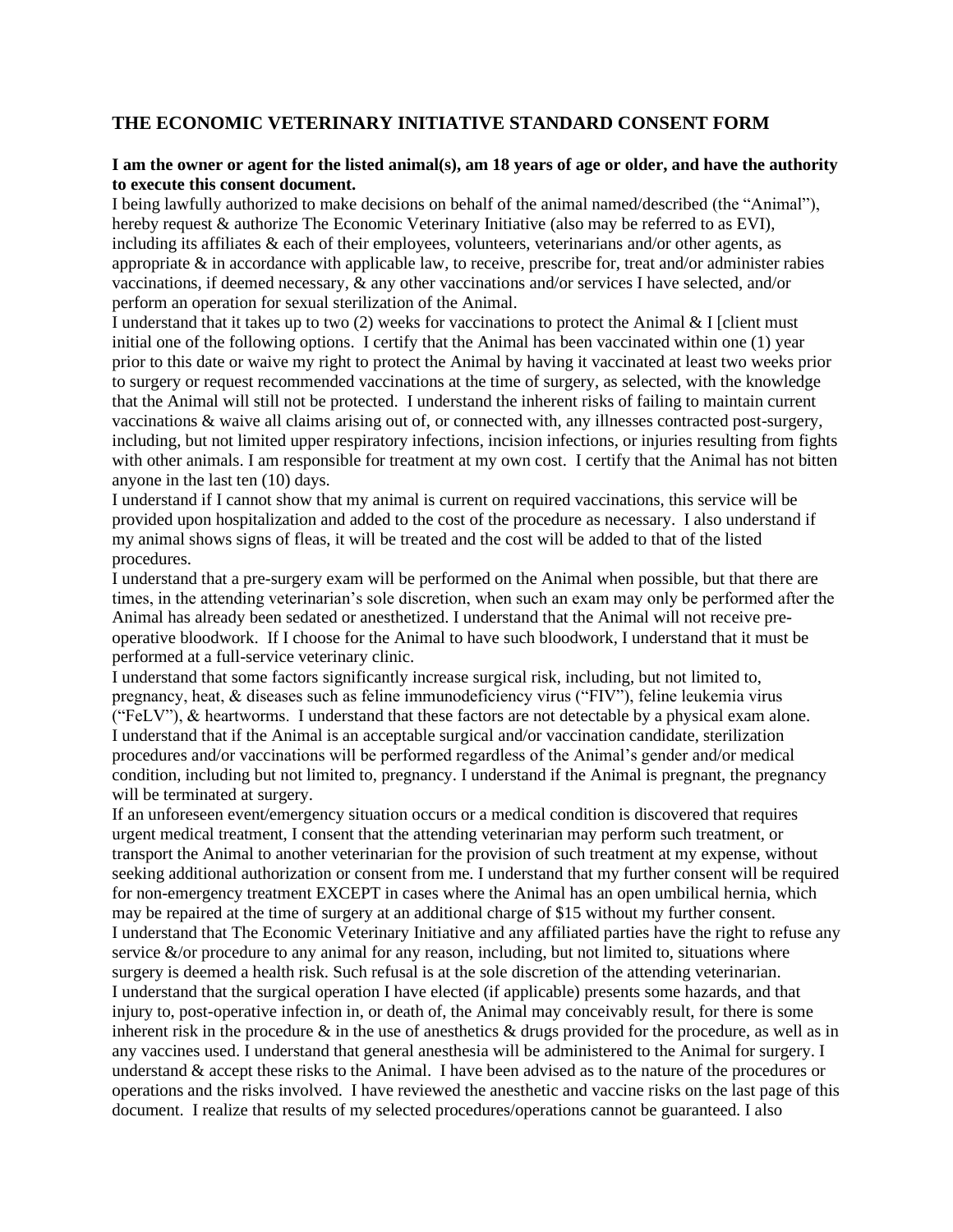understand that during the procedure(s), unforeseen conditions may be revealed that necessitate an extension of the procedure or an additional procedure to be performed. I authorize the performance of such procedures as are necessary in the exercise of the veterinarian's professional judgment. I agree that The Economic Veterinary Initiative and Affiliated Parties may take, or permit others to take,

photographs or video of my animal while at The Economic Veterinary Initiative and that EVI and Affiliated Parties may use or authorize the use of the photographs or video of my animal in any way it deems appropriate to support EVI's mission, including fundraising purposes.

I understand that I am required to pay a NONREFUNDABLE \$10 deposit that will be applied to my total bill upon arrival for my listed procedures. I understand that this \$10 will not be refunded if I fail to arrive for my scheduled appointment. I understand that payment is due at the time I drop of my pet and any additional charges or refunds will be applied to my credit card on file. I understand that I MUST have a VALID credit card on file with the facility.

I understand that Surgery drop off is between 9am and 5pm THE DAY BEFORE SURGERY IS SCHEDULED. I understand that I MUST have a VALID credit card on file with the facility even if I pay in cash. I understand that Payment is due at time of drop off and that if I am incorrect about the sex of my pet, I will be charged/refunded as applicable.

I understand that Surgery pick-up is between 9am and 5pm THE DAY AFTER SURGERY IS PERFORMED. I understand that I will be charged \$15 per night for boarding if I do not pick up my animal at my appointed time after surgery. This will continue for a total of 10 nights; at which time I will be notified of animal abandonment, a report will be made with animal control, and the animal will be delt with as seen fit by EVI staff which includes, but is not limited to the possibility that it will be turned over to a county municipal shelter or returned to the property I have on file. I understand that animal DOES NOT become a ward or resident of The Ohio Pet Sanctuary if I abandon it.

I assume financial responsibility for all services rendered. Payment is due at the time of drop-off of my pet by cash or credit card unless other arrangements have been made with the manager or owner. I HEREBY WARRANT THAT I (A) AM AT LEAST EIGHTEEN (18) YEARS OF AGE & THE AGE OF MAJORITY IN THE STATE IN WHICH I RESIDE, (B) HAVE READ THIS AGREEMENT CAREFULLY PRIOR TO ITS EXECUTION, (C) FULLY UNDERSTAND THE CONTENTS OF THIS AGREEMENT, (D) REALIZE THIS AGREEMENT IS AN ENFORCEABLE LEGAL DOCUMENT BETWEEN MYSELF AND THE ECONOMIC VETERINARY INITIATIVE AND (E) VOLUNTARILY SIGN THIS AGREEMENT OF MY OWN FREE WILL.